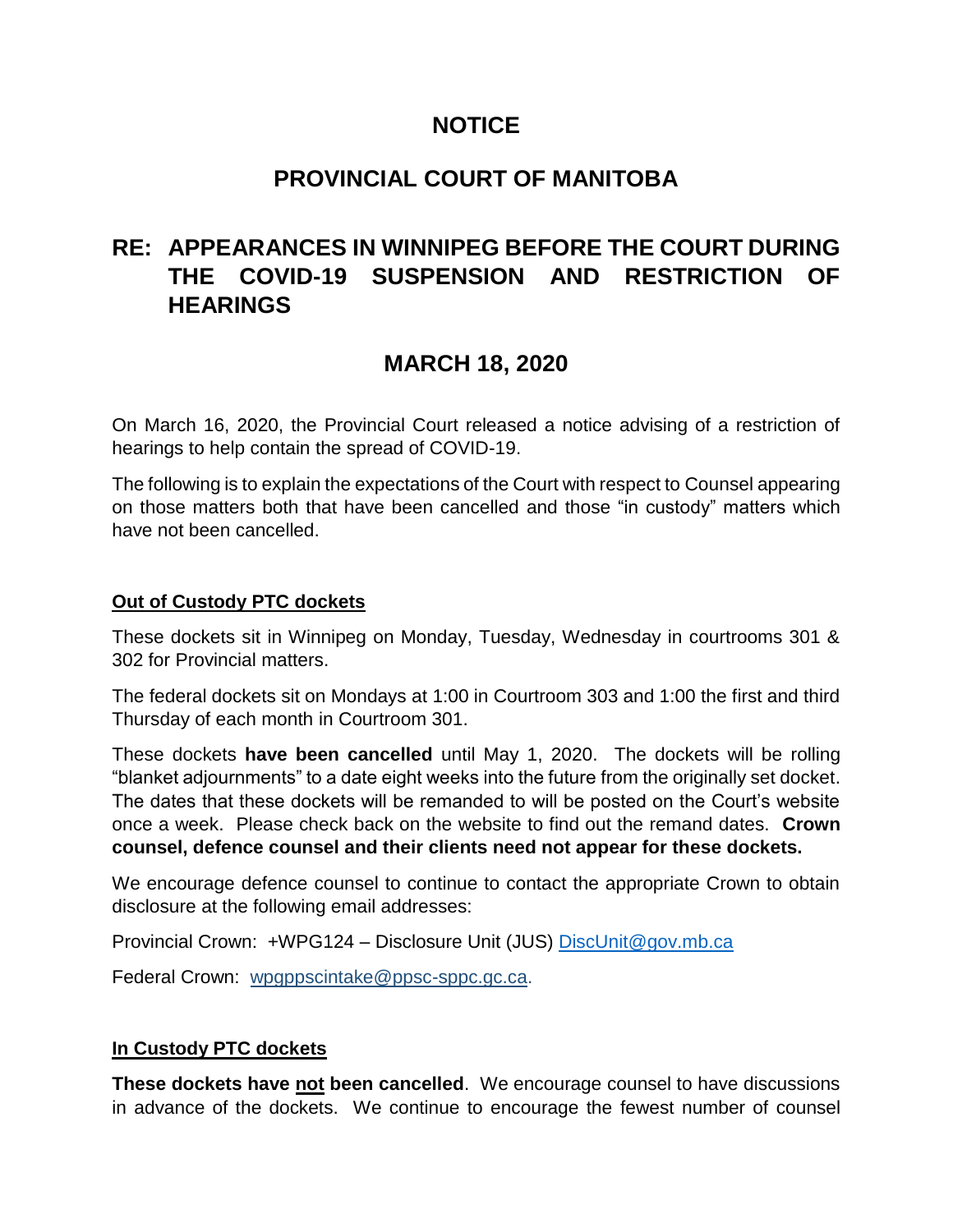appearing in the courthouse as possible. We encourage counsel to discuss these matters in advance and notify the PTC by email as to what remand date is being requested so that counsel do not have to appear in person. **If the PTC has not been notified in advance of the agreed upon request, someone will be required to appear in person to speak to the adjournment of those matters - Crown paralegal, Crown attorney, defence counsel or Legal Aid duty counsel as agent.** The matter will be adjourned to the date that has been agreed to between counsel.

Email requests for adjournments will be accepted, if counsel have discussed and agreed on the date in advance and have made the request by 3 P.M. the day before the court appearance. Once Crown counsel and defence counsel of record have communicated and agreed upon an adjournment date, then counsel should email the PTCs and the Crown paralegal advising of the agreed upon date. **Once the date has been confirmed by the PTC, counsel do not need to appear.**

PTC at +WPG136 – PTC – Winnipeg (JUS) [ptcwinnipeg@gov.mb.ca](mailto:ptcwinnipeg@gov.mb.ca)

## **Out of Custody Dispositions and Trial Dates already set between March 16, 2020 and May 1, 2020**

**Out of custody trial and dispositions dates have been cancelled**. However, these matters continue to appear on a docket on the originally scheduled date. We encourage counsel to discuss these matters. If they are prepared to re-set the trial date or disposition date into the future, and have arranged a date in advance with the trial or disposition coordinator, the date can be set when the matter appears on the previously set/cancelled trial or disposition date.

If no new date is arranged the matter will be adjourned 8 weeks from the originally set date to a PTC docket.

**We will require at least one counsel to be present to advise the Court of the new date.**

#### **Bail Triage Courts, Monday to Friday at 9:30 in Courtroom 301**

**These dockets have not been cancelled.** We encourage counsel to email the appropriate Crown requesting disclosure. We encourage email or phone communications between counsel regarding potential release. Email requests for adjournments will be accepted, if counsel have discussed and agreed on the date in advance and have made the request by 11 A.M. the day of the court appearance. Once Crown counsel and